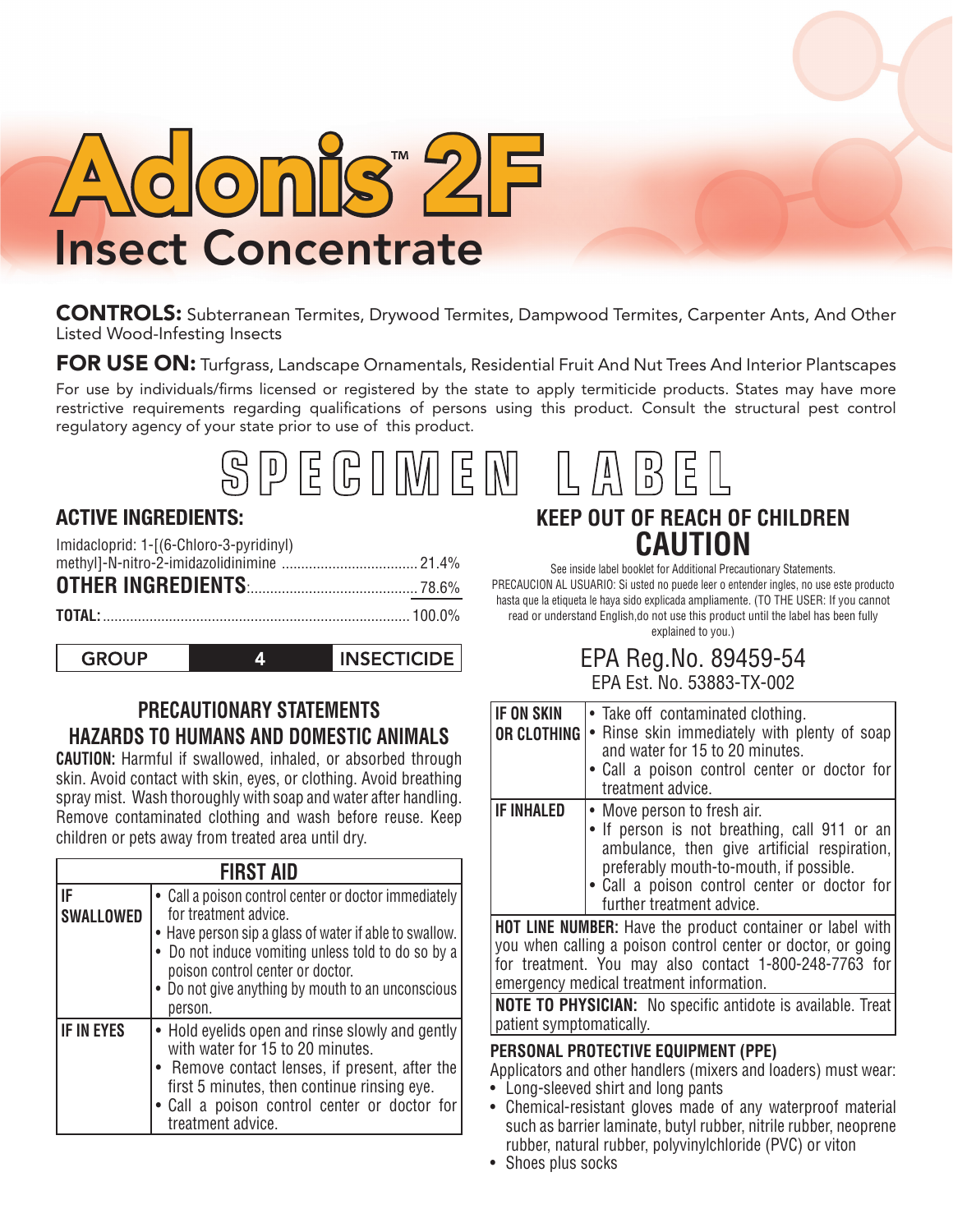In addition: All pesticide handlers must wear protective eyewear when working in a non-ventilated space or when applying termiticide by rodding or subslab injection.

Follow manufacturer's instructions for cleaning/ maintaining PPE. If no such instructions for washables exist, use detergent and hot water. Keep and wash PPE separately from other laundry.

#### **USER SAFETY RECOMMENDATIONS**

User should:

- Wash thoroughly with soap and water after handling and before eating, drinking, chewing gum, or using tobacco.
- Remove and wash contaminated clothing before reuse.

## **ENVIRONMENTAL HAZARDS**

This product is highly toxic to aquatic invertebrates. Do not apply directly to water, to areas where surface water is present or to intertidal areas below the mean high water mark. Do not contaminate water when disposing of equipment washwaters.

This product is highly toxic to bees exposed to direct treatment or residues on blooming crops, plants or weeds. Do not apply this product or allow it to drift to blooming crops, plants or weeds if bees are foraging in the treatment area.

This chemical demonstrates the properties and characteristics associated with chemicals detected in groundwater. The use of this chemical in areas where soils are permeable, particularly where the water table is shallow, may result in groundwater contamination.

Apply this product only as specified on this label. Extreme care must be taken to avoid runoff. Apply only to soil or other fill substrate that will accept the solution at the specified rate. Do not treat soil that is water-saturated or frozen or in any conditions where runoff or movement from the treatment area (site) is likely to occur.

#### **PROTECTION OF POLLINATORS** APPLICATION RESTRICTIONS EXIST FOR THIS PRODUCT BECAUSE OF RISK TO BEES AND OTHER INSECT POLLINATORS. FOLLOW APPLICATION RESTRICTIONS FOUND IN THE DIRECTIONS FOR USE TO PROTECT POLLINATORS.

Look for the bee hazard icon  $\leqslant$  in the Directions for Use for each application site for specific use restrictions and instructions to protect bees and other insect pollinators.

This product can kill bees and other insect pollinators.

Bees and other insect pollinators will forage on plants when they flower, shed pollen, or produce nectar.

Bees and other insect pollinators can be exposed to this pesticide from:

- Direct contact during foliar applications, or contact with residues on plant surfaces after foliar applications.
- Ingestion of residues in nectar and pollen when the pesticide is applied as a seed treatment, soil, tree injection, as well as foliar applications.

When Using This Product, Take Steps To:

• Minimize exposure of this product to bees and other insect pollinators when they are foraging on pollinator attractive plants around the application site.

*(continued)*

Minimize drift of this product on to beehives or to off-site pollinator attractive habitat. Drift of this product onto beehives or off-site to pollinator attractive habitat can result in bee kills.

Information on protecting bees and other insect pollinators may be found at the Pesticide Environmental Stewardship website at: http://pesticidestewardship.org/PollinatorProtection/Pages/default.aspx.

Pesticide incidents (for example, bee kills) should immediately be reported to the state/tribal lead agency. For contact information for your state, go to: www.aapco.org/officials.html. Pesticide incidents should also be reported to the National Pesticide Information Center at: www.npic.orst.edu or directly to EPA at: beekill@epa.gov.

## **DIRECTIONS FOR USE**

It is a violation of Federal law to use this product in a manner inconsistent with its labeling.

See individual sites for specific pollinator protection application restrictions. If none exist under the specific site, for outdoor foliar applications, follow these application directions.

Do not apply Adonis™ 2F Insect Concentrate while bees are foraging. Do not apply Adonis™ 2F Insect Concentrate to plants that are flowering. Only apply after all flower petals have fallen off. Do not use this product on plants being grown for sale or



other commercial use or for commercial seed production or for research purposes.

Do not apply this product in a way that will contact workers or other persons, either directly

or through drift. Only protected handlers may be in the area during application. For any requirements specific to your state or tribe, consult the agency responsible for pesticide regulation.

## **APPLICATION AS A TERMITICIDE**

Use this product in and along outside perimeter of structures and building construction to prevent and control termite infestations.

## **USE INSTRUCTIONS**

For subterranean termite control, specific treatments may differ due to regulations, treatment procedures, soil types, construction practices and other factors. The purpose of chemical soil treatment for termite control is to establish a continuous chemical treated zone (horizontal and/or vertical) between the wood and other cellulose material in the structure and the termite colonies in the soil. Follow all federal, state, and local regulations and treatment standards for protection of a structure from termites. The establishment of an aerial or above ground colony may require additional treatments to control the termites, as well as landscape modifications, and/ or structural repairs to deny termites of a moisture source. Use a 0.05% to 0.10% dilution based on current recommendations. For a typical control situation, use a 0.05% dilution. Use a 0.10% dilution when a severe or persistent infestation exists.

When treating adjacent to an existing structure, the applicator must check the area to be treated, and immediately adjacent areas of the structure, for visible and accessible cracks and holes to prevent any leaks or significant exposures to persons occupying the structure. People present or residing in the structure during application must be advised to remove their pets and themselves from the structure if they see any signs of leakage. After application, the applicator is required to check for leaks. All leaks resulting in the deposition of termiticide in locations other than those prescribed on this label must be cleaned up prior to leaving the application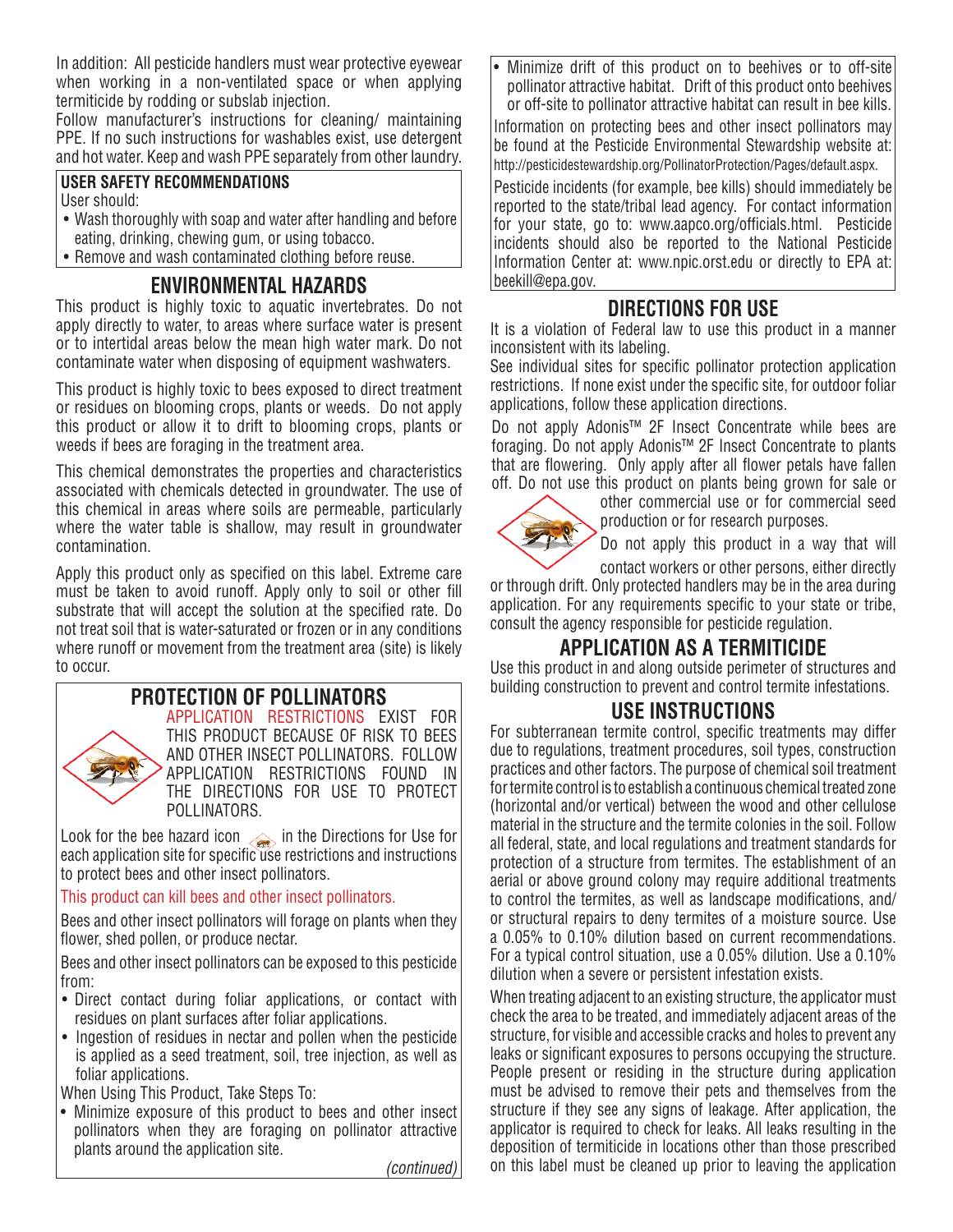site. Do not allow people or pets to contact contaminated areas or to reoccupy contaminated areas of the structure until the clean up is completed.

Structures that contain wells or cisterns within the foundation of the structure can only be treated using the treated backfill method described in the Treatment Around Wells and Cisterns section of this label. Consult state and local specifications for recommended distances of wells from treated area, or if such regulations do not exist, refer to Federal Housing Administration Specifications (H.U.D.) for guidance.

**MIXING:** Refer to **MIXING TABLE** for correct amount of this product to be used.

Follow this procedure for mixing the termiticide dilution:

1. Fill tank to  $\frac{1}{3}$  full.

- 2. If using large sprayer, start pump to begin bypass agitation and place end of treating tool in tank to allow circulation through hose.
- 3. Add appropriate amount of this product. Add remaining amount of water. Let pump run and allow recirculation through the hose for 2 to 3 minutes.

| <b>MIXING TABLE - FOR 1 GALLON OR 2.15 GALLON</b><br><b>CONTAINER</b> |                                       |      |  |  |
|-----------------------------------------------------------------------|---------------------------------------|------|--|--|
| <b>EMULSION</b><br><b>CONCENTRATE</b>                                 | <b>AMOUNT OF</b><br>PRODUCT (fl. oz.) |      |  |  |
| 0.05%                                                                 | 100                                   | 27.5 |  |  |
|                                                                       | 50                                    | 13.8 |  |  |
|                                                                       | 25                                    | 6.9  |  |  |
|                                                                       |                                       | 0.3  |  |  |
| 0.10%                                                                 | 100                                   | 55.0 |  |  |
|                                                                       | 50                                    | 27.5 |  |  |
|                                                                       | 25                                    | 13.8 |  |  |
|                                                                       |                                       | 0.6  |  |  |

**IN-LINE INJECTION:** Use the table below to mix the appropriate amount of this product for the desired injection volume of finished emulsion.

| <b>MIXING TABLE - INJECTOR</b>                 |       |  |  |
|------------------------------------------------|-------|--|--|
| <b>CONCENTRATION</b><br><b>INJECTOR VOLUME</b> |       |  |  |
| $0.3$ fl oz/gal                                | 0.05% |  |  |
| $0.6$ fl oz/gal                                | 0.10% |  |  |

CONVERSION KEY: 128 fl  $oz = 1$  gal; 16 fl  $oz = 1$  pint; 8 pints = 1 gal; 1 fl  $oz = 29.5$  mL

#### **APPLICATION VOLUME**

Use the application volumes described in the **DIRECTIONS FOR USE** whenever possible. However, where soil conditions will not accept application of 4 gallons of this product per 10 linear feet, apply twice the product concentration in 2 gallons of solution per 10 linear feet. For example, if 0.05% is the correct use rate to be applied in 4 gallons of water, then use 2 gallons of 0.10% dilution per 10 linear feet to deliver an equivalent amount of product per unit of soil.

## **PRE-CONSTRUCTION TREATMENT**

Do not apply at a lower dosage and/or concentration than specified on this label for application prior to installation of the finished grade.

Prior to each application, applicators must notify the general contractor, construction superintendent, or similar responsible party, of the intended termiticide application and intended sites of application and instruct the responsible person to notify construction workers and other individuals to leave the area to be treated during application and until the termiticide is absorbed into the soil.

**CONCRETE SLAB-ON-GROUND OR BASEMENTS:** Apply an overall treatment to the entire surface of soil or other substrate to be covered by the slab including areas to be under carports, porches, basement floor and entrance platforms. Apply at the rate of 1 gallon of solution to accurately and uniformly cover 10 square feet. If fill under slab is gravel or other coarse aggregate, apply at the rate of 1.5 gallons or sufficient volume of solution, to accurately and uniformly cover 10 square feet. In addition, apply 4 gallons of solution (see **APPLICATION VOLUME**) per 10 linear feet to provide a uniform treated zone in soil at critical areas including along the inside of foundation walls, and around plumbing, bath traps, utility services, and other features that will penetrate the slab.

After completion of grading, make an application by trenching or trenching and rodding around the slab or foundation perimeter. Rodding may be done from the bottom of a shallow trench. When rodding, rod holes must be spaced in a manner that will allow for a continuous chemical treated zone, not to exceed 12 inches, to be deposited along the treated area. Rod holes must not extend below the footing. Apply 4 gallons of solution (see **APPLICATION VOLUME**) per 10 linear feet, per foot of depth to provide a uniform treated zone. When trenching, the trench along the outside foundation must be about 6 inches in width and 6 inches in depth. Use a low pressure spray (not to exceed 25 PSI at the treatment tool when the valve is open) to treat soil which will be placed in the trench after rodding. Mix the spray solution with soil as it is being placed in the trench. When treating voids in hollow masonry units, use 2 gallons of solution per 10 linear feet of wall. Apply solution so it will reach the footing by injecting into the lower areas of the wall, just above the floor or footing.

When treating foundations deeper than 4 feet, apply the termiticide as the backfill is being replaced, or if the construction contractor fails to notify the applicator to permit this, treat the foundation to a minimum depth of 4 feet after the backfill has been installed. The applicator must trench and rod into the trench or trench along the foundation walls and around pillars and other foundation elements, at the rate prescribed from grade to a minimum depth of 4 feet. When the top of the footing is exposed, the applicator must treat the soil adjacent to the footing to a depth not to exceed the bottom of the footing. Do not treat structures below the footing.

Rodding in trench followed by flooding of trench and treatment of backfill may provide a better opportunity to achieve a continuous chemical treated zone than using soil rodding alone to establish a vertical termiticide treated zone.

**CRAWL SPACES:** Application must be made by trenching or trenching and rodding downward along the inside and outside of foundation walls, around piers, interior supports in contact with the soil, plumbing, and utility services. Apply 4 gallons of solution (see **APPLICATION VOLUME)** per 10 linear feet, per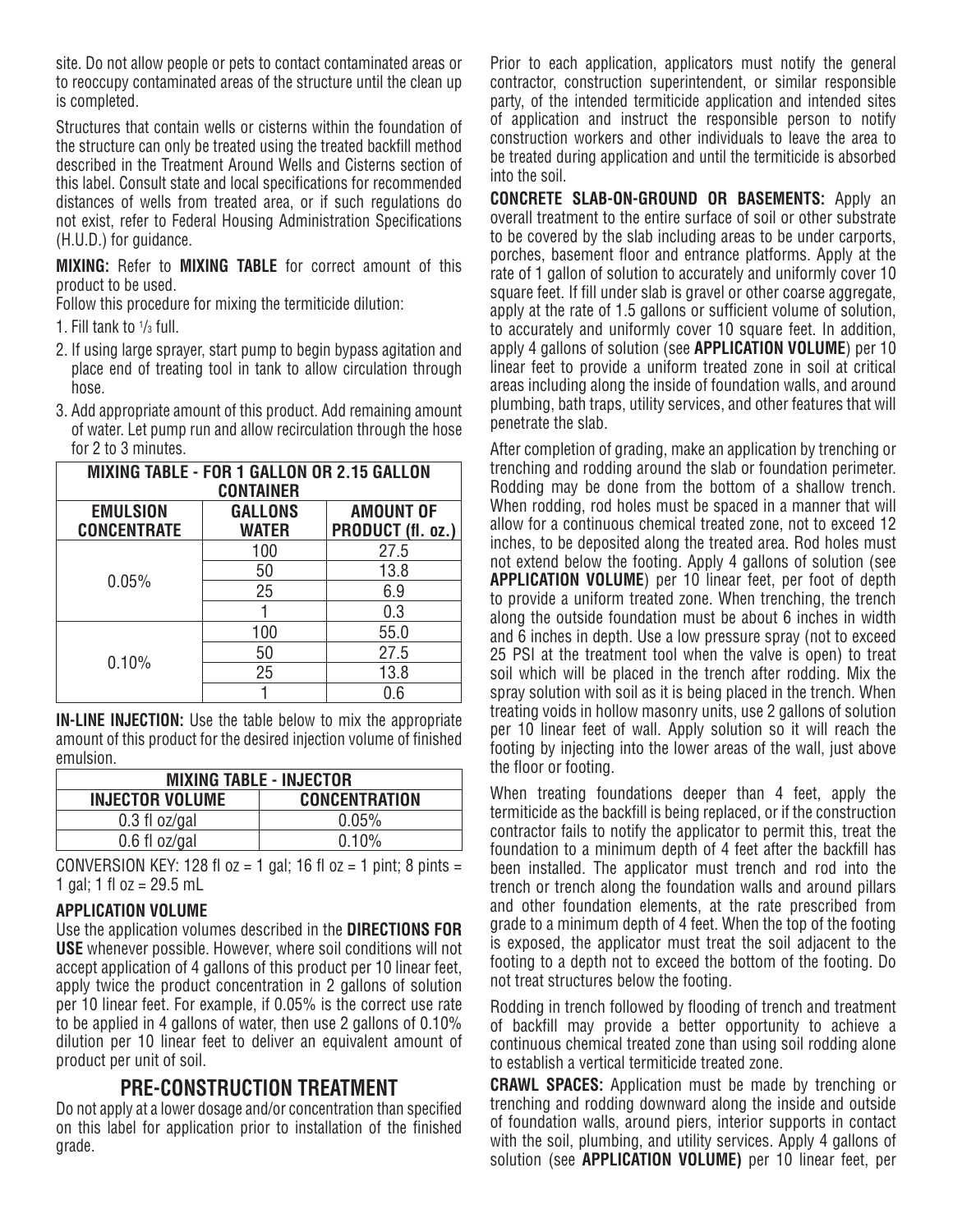foot of depth to provide a uniform treated zone. Rodding may be done from the bottom of a shallow trench to top of the footing or a minimum of 4 feet. When rodding, rod holes must be spaced in a manner that will allow for a continuous chemical treated zone to be deposited along the treated area. Rod holes must not extend below the footing. When trenching, the trench must be about 6 inches wide and 6 inches deep. Use a low pressure spray to treat soil which will be placed in the trench, mixing the spray solution with soil as it is being placed in the trench.

**HOLLOW BLOCK FOUNDATIONS OR VOIDS:** Treat hollow block foundations or voids in masonry resting on the footing to provide a continuous chemical treated zone in the voids at the footing. Apply 2 gallons of solution per 10 linear feet to the lower part of the void so that it reaches the top of the footing or soil.

Treatment of voids in block or rubble foundation walls must be closely examined. Applicators must inspect areas of possible runoff as a precaution against application leakage in the treated areas. Some areas may not be treatable or may require mechanical alteration prior to treatment.

All leaks resulting in the deposition of termiticide in locations other than those prescribed on this label must be cleaned up prior to leaving the application site (refer to **USE INSTRUCTIONS** of this label).

**RESTRICTION:** Do not allow people or pets to contact or to reoccupy the contaminated areas of the structure until the clean up is completed.

### **POST-CONSTRUCTION TREATMENT**

**CONCRETE SLAB-ON-GROUND:** To apply a treatment under the slab, including attached porches, carports, entrance platforms, garages and similar slab structures, it may be necessary to drill through the slab or exterior foundation. Drill holes must be spaced in a manner that will allow for application of a continuous chemical treated zone. Treat all existing cracks and cold, construction or expansion joints. Also, treat around bath traps, plumbing and utility services which penetrate the slab. Apply 4 gallons of solution (see **APPLICATION VOLUME**) per 10 linear feet per foot of depth to provide a uniform treated zone. DO NOT MAKE TREATMENT UNTIL LOCATION OF HEAT OR AIR CONDITIONING DUCTS AND VENTS ARE KNOWN AND IDENTIFIED. USE EXTREME CAUTION TO NOT CONTAMINATE DUCTS AND VENTS. Plug and fill all drilled holes in commonly occupied areas with a suitable sealant. Plugs must be of noncellulose material or covered by an impervious, non-cellulose material.

Apply by trenching or trenching and rodding around the outside of the foundation wall. Apply 4 gallons of solution (see **APPLICATION VOLUME**) per 10 linear feet per foot of depth to provide a uniform treated zone. When trenching, the trench along the outside foundation must be about 6 inches wide and 6 inches deep. Use a low pressure spray to treat soil as it is being placed in the trench.

Rodding can be done from the bottom of a shallow trench. When rodding, rod holes must be spaced in a manner that will allow for a continuous chemical treated zone, not to exceed 12 inches, to be deposited along the treated area. Rod hole depth must not extend below the footing.

**BATH TRAPS:** Treat exposed soil or soil covered with tar or a similar type sealant beneath and around plumbing and/or drain pipe entry areas with 3 gallons of solution per square foot. Cut and install an access door or inspection vent if not already present. After inspection and removal of any wood or cellulose debris, the soil can be treated by rodding or drenching the soil.

**CRAWL SPACES:** When there is insufficient clearance between floor joists and ground surfaces to allow applicator access, excavate, if possible, and treat according to crawl spaces (refer to **PRE-CONSTRUCTION TREATMENT**). If unable to excavate, use crawl space soil and wood treatment to prevent surface access by termites. Apply 1 gallon of solution (see **APPLICATION VOLUME**) per 10 square feet to provide a uniform chemical treated zone. Use a very coarse spray at a pressure not exceeding 25 PSI at the treatment tool when the valve is open.

Where a crawl space cannot be reached with the application wand, use extension wands or other suitable equipment to apply a coarse spray on the soil, wood and structural members contacting the soil at the above rates. Do not apply to inaccessible crawl space areas using pressures greater than 25 PSI at the treatment tool when the valve is open.

Make treatment also by drilling through the foundation wall or through the floor above and treating the soil perimeter at a rate of 1 gallon of solution per 10 square feet. Drill spacing must be at intervals not to exceed 16 inches. Many states have smaller intervals so check state regulations which may apply.

To prevent subterranean termites from constructing mudtubes between soil and crawl space wood members above, apply an overall soil treatment of this product. Remove all cellulose debris before application. Apply 1 gallon of solution (see **APPLICATION VOLUME**) per 10 square feet to provide a uniform chemical treated zone.

**SHALLOW FOUNDATIONS:** For shallow foundations, one foot or less in depth, dig a narrow trench approximately 6 inches wide and deep along the outside and inside of the foundation walls, being careful not to dig below the bottom of the footings. For foundations with exposed footings, dig a trench alongside the footing taking care not to undermine the footing. Apply 4 gallons of solution (see **APPLICATION VOLUME**) per 10 linear feet to the top of footer to provide a uniform treated zone. The dilution must be applied to the trench and mixed with the soil as it is placed in the trench.

**BASEMENTS - OUTSIDE PERIMETER:** Along the outside of the exterior walls, an application must be made by trenching or rodding within the trench. Rodding depth must be to the top of the footer, or to a minimum of 4 feet or according to state or local regulations. When rodding through a trench, dig a narrow trench about 6 inches wide and 6 inches deep. Apply 4 gallons of solution (see **APPLICATION VOLUME**) per 10 linear feet, per foot of depth to provide a uniform treated zone by rodding through the trench. Use a low pressure spray to treat soil which will be placed into the trench after rodding. Mix spray solution with the soil as it is being placed in the trench.

**BASEMENTS - INSIDE PERIMETER:** If necessary, treat by drilling along the perimeter of the interior walls. Also, make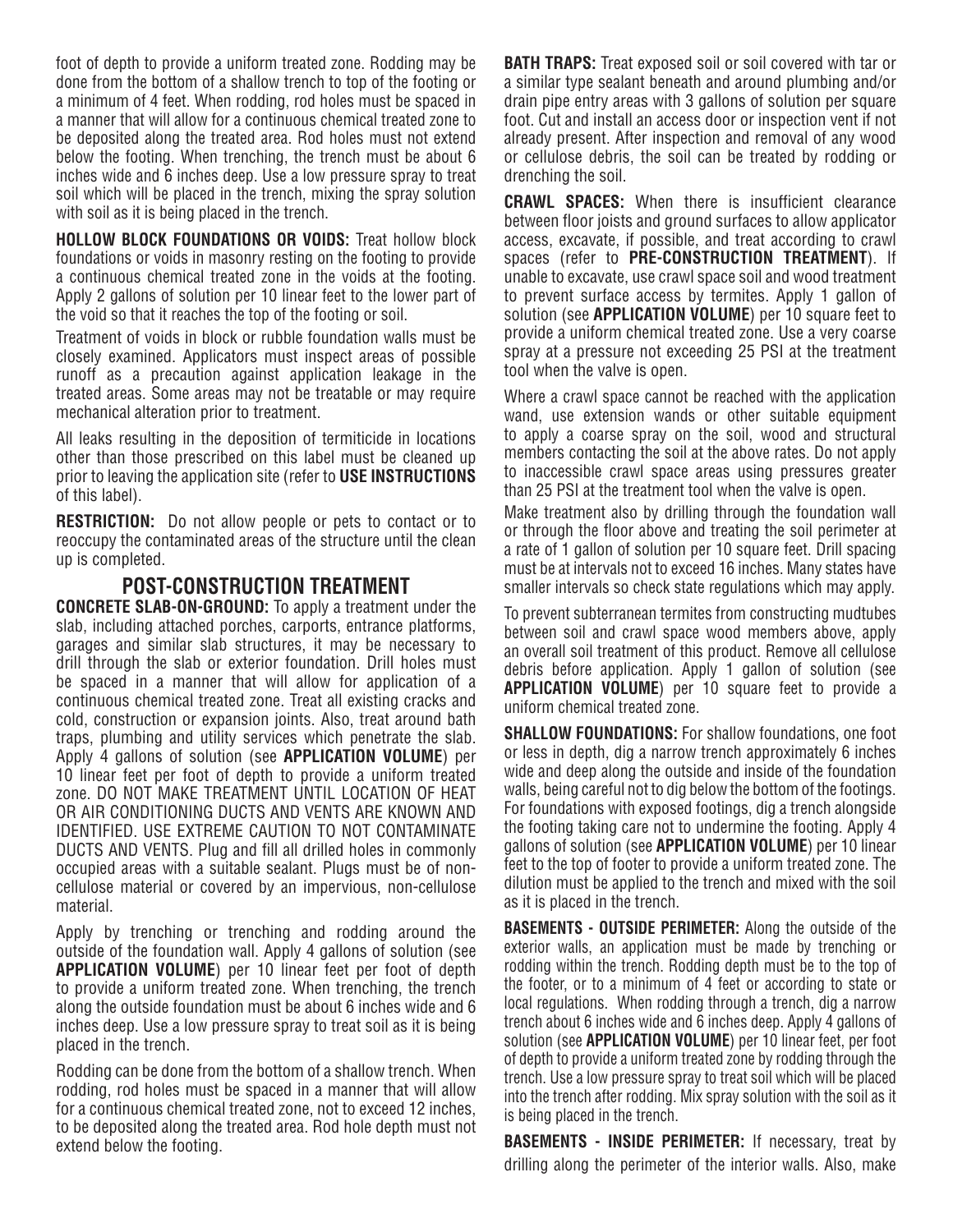applications around sewer pipes, floor drains, conduits, expansion joints or any cracks or holes in the basement floor. Apply 4 gallons of solution (see **APPLICATION VOLUME**) per 10 linear feet to provide a uniform treated zone.

Drill holes must be spaced in a manner that will allow for application of a continuous chemical treated zone. Plug and fill all drill holes in commonly occupied areas of the building with a suitable sealant. Plugs must be of non-cellulose material or covered by an impervious, non-cellulose material.

**HOLLOW BLOCK FOUNDATION OR VOIDS:** Treat hollow block foundations or voids in masonry resting on the footing to provide a continuous chemical treated zone in the voids at the footing. Apply 2 gallons of solution per 10 linear feet to the lower part of the void so that it reaches the top of the footing or soil. Drill spacing must be at intervals not to exceed 16 inches. Many states have smaller intervals so check state regulations which may apply. Treatment of voids in block or rubble foundation walls must be closely examined. Applicators must inspect areas of possible runoff as a precaution against application leakage in the treated areas. Some areas may not be treatable or may require mechanical alteration prior to treatment.

All leaks resulting in the deposition of termiticide in locations other than those prescribed on this label must be cleaned up prior to leaving the application site (refer to **PRECAUTIONARY STATEMENTS**).

**RESTRICTION:** Do not allow people or pets to contact or to reoccupy the contaminated areas of the structure until the clean up is completed.

**PLENUMS:** For plenum-type structures which use a sealed underfloor space to circulate heated and/or cooled air throughout the structure, apply the dilution at the rate of 4 gallons of solution (see **APPLICATION VOLUME**) per 10 linear feet, per foot of depth of soil to provide a uniform treated zone adjacent to both sides of foundation walls, supporting piers, plumbing and conduits. Treat soil by trenching to a depth of 6 inches or trenching and rodding (where conditions permit) or to the top of the footing. When conditions will not permit trenching or rodding, make a surface application adjacent to interior foundation walls, but the treated strip shall not exceed a width of 18 inches, horizontally, from the foundation walls, piers or pipes. The surface application will be made at a rate of 1.5 gallons of solution per 10 square feet as a very coarse spray under low pressure (not to exceed 25 PSI when measured at the treating tool when valve is on).

When treating plenums, turn off the air circulation system of the structure until application has been completed and all termiticide has been absorbed by the soil.

**RESTRICTION:** Do not allow people or pets to contact or to reoccupy the contaminated areas of the structure until the clean up is completed.

**TREATMENT AROUND WELLS OR CISTERNS:** Do not contaminate wells or cisterns.

**Structures With Wells/Cisterns Inside Foundations:** Structures that contain wells or cisterns within the foundation of a structure can only be treated using the following techniques:

1. Do not apply within 5 feet of any well or cistern by rodding and/or trenching or by the backfill method. Treat soil between 5 and 10 feet from the well or cistern by the backfill method only. Use the backfill method if treatment of soil adjacent to water pipes is within 3 feet of grade.

- a. Trench and remove soil to be treated onto heavy plastic sheeting or similar material or into a wheelbarrow.
- b. Treat the soil at the rate of 4 gallons of solution per 10 linear feet per foot of depth of the trench, or 1 gallon per 1 cubic foot of soil. Mix thoroughly into the soil taking care to contain the liquid and prevent runoff or spillage.
- c. After the treated soil has absorbed the solution, replace the soil into the trench.
- 2. Treat infested and/or damaged wood in place using an injection technique such as described in the **CONTROL OF WOOD INFESTING PESTS** section of this label.

**Structures With Adjacent Wells/Cisterns and/or Other Water Bodies:** Applicators must inspect all structures with nearby water sources such as wells, cisterns, surface ponds, streams, and other bodies of water and evaluate, at a minimum, the treatment directions listed below prior to making an application.

- 1. Prior to treatment, if feasible, expose the water pipes coming from the well to the structure, if the pipes enter the structure within 3 feet of grade.
- 2. Prior to treatment, applicators are advised to take precautions to limit the risk of applying the termiticide into subsurface drains that could empty into any bodies of water. These precautions include evaluating whether application of the termiticide to the top of the footer may result in contamination of the subsurface drain. Factors such as depth to the drain system and soil type and degree of compaction must be taken into account in determining the depth of treatment.
- 3. When appropriate (i.e., on the water side of the structure), the treated backfill technique (described above) can also be used to minimize off-site movement of termiticide.

**RESTRICTION:** Do not contaminate wells or cisterns.

## **EXTERIOR PERIMETER/INTERIOR SPOT TREATMENT\***

\*Not approved for use in Louisiana.

#### **INFORMATION**

Exterior Perimeter/Interior Spot Treatment is an optional method of termite treatment only for use in post-construction applications, after the final grade is established. Structural protection when using the Exterior Perimeter/Interior Spot Treatment is accomplished by: 1) establishing a continuous treated zone around the entire exterior foundation wall of the building; and 2) spot-treating infested areas on the building interior. Soil adjacent to the exterior foundation wall must be treated in the same manner as conventional (full) application. It is required that a complete and continuous treated zone be achieved around the entire exterior perimeter, including under any attached slabs including garages, porches, patios, driveways and pavement adjoining the foundation. Interior spot treatments must then be made to any indoor areas where termite activity is present. Optional interior spot treatments may also be made to high risk areas including, but not limited to, plumbing and utility penetrations (including bath traps), along settlement cracks and expansion joints, and dirt-filled porches.

Exterior Perimeter/Interior Spot Treatment can be used as a preventative treatment (before structural infestation occurs)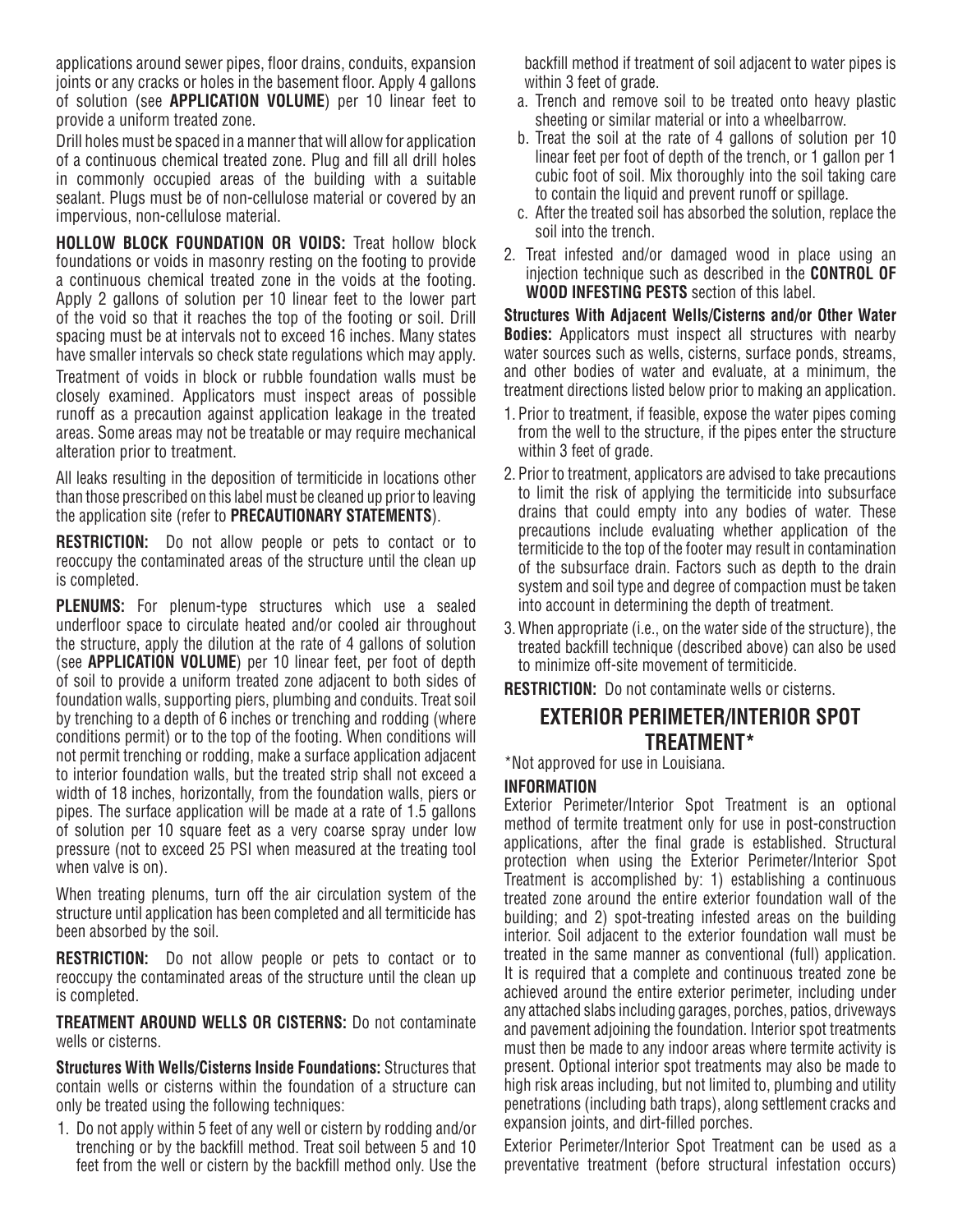or as a curative treatment (after structural infestation occurs) in existing structures. Preventative treatment does not include preconstruction applications made to protect construction. It is required that a thorough structural inspection be completed before treatment, to locate all areas of active infestation. Spot treatment of all known sites of termite activity is required with this optional labeling. If no termite activity is observed inside the structure, interior spot treatments are not required.

## **EXTERIOR PERIMETER TREATMENT**

It is required that all structures, regardless of the type of construction, be protected by establishing a vertical treated zone along the outer perimeter of the foundation wall. Consult the **OUTER FOUNDATION WALLS** section of this label (see below) for detailed directions of this treatment procedure.

- **1. OUTER FOUNDATION WALLS:** Application must be made by trenching, or where appropriate (see below) by trenching, or trenching and rodding from the bottom of the trench, around the outside of the foundation walls. When trenching, excavate a trench along the outside foundation that is about 6 inches wide and 6 inches deep. Apply 4 gallons of solution (see **APPLICATION VOLUME**) per 10 linear feet, per foot of depth to provide a uniform vertical treated zone.
- For shallow foundations, one foot or less of depth, dig a narrow trench that does not exceed 6 inches wide and 6 inches deep along the outside of the foundation walls, being careful not to dig below the bottom of the footings. For foundations with exposed footings, dig a trench alongside the footing taking care not to undermine the footing.
- For basements and other foundations deeper than one foot, the application must be made by trenching and rodding from the bottom of a shallow trench. When rodding, rod holes must be spaced in a manner that will allow for a continuous treated zone, not to exceed 12 inches, to be deposited along the treated area. Rod holes must not extend below the footing. Rodding depth should be to the top of the footer, or to a maximum depth of 4 feet, or according to state or local regulations.
- For all applications, apply the solution into the trench and mix with the excavated soil as it is replaced into the trench. Use a low-pressure spray to treat soil that will be replaced into the trench after rodding. Mix spray solution with the soil as it is being replaced in the trench.

Where direct access to soil on the outer foundation wall is impossible due to attached porches, entrance platforms, garages and similar slab structures, consult the **CONCRETE SLAB-ON-GROUND** section of this label for directions on treatment of soil beneath these structures. However, where obstructions (e.g., concrete walkways) adjacent but not attached to foundation, or where soil type and/or conditions prevent trenching the exterior perimeter treatment may be performed at the obstructed location by rodding alone. When rodding, rod holes must be spaced in a manner that will allow for a continuous treated zone, not to exceed 12 inches, to be deposited along the treated area.

**2. CONCRETE SLAB-ON-GROUND:** To treat soil beneath a slab, including attached porches, carports, entrance platforms, garages and similar slab structures abutting the foundation wall, it is necessary to drill through the slab. If an infestation is associated with an expansion joint, crack, utility penetration, or similar access point in the slab, treat by drilling and injecting through the slab.

Drill holes on both sides of the infested site. Apply 4 gallons of solution (see **APPLICATION VOLUME**) per 10 linear feet.

DO NOT MAKE TREATMENT UNTIL LOCATION OF HEAT OR AIR CONDITIONING DUCTS AND VENTS ARE KNOWN AND IDENTIFIED. USE EXTREME CAUTION TO NOT CONTAMINATE DUCTS AND VENTS. Plug and fill all drilled holes in commonly occupied areas with suitable sealant. Plugs must be of noncellulose material.

**3. INACCESSIBLE CRAWL SPACES:** If termite activity is found along the perimeter wall or on a pier within an inaccessible crawl space, areas with termite activity must be treated. Apply 4 gallons of solution (see **APPLICATION VOLUME**) per 10 linear feet to create a vertical treated zone, which must extend a minimum of 3 feet on both sides of the infested site.

Optional directions for horizontal rodding: Treatment may also be made by drilling through the foundation wall(or through the floor above) to treat the soil along the perimeter wall at a rate of 4 gallons of solution (see **APPLICATION VOLUME**) per 10 linear feet. Drill spacing must be at intervals not to exceed 16 inches. Many states have shorter intervals so check state regulations which may apply. If termite activity is neither along the perimeter wall nor on a pier within the inaccessible crawl space, to prevent subterranean termites from constructing mud tubes between soil in the crawl space and wooden elements in the structure, an overall soil treatment of this product may be applied. Remove all cellulose debris before application. Apply 1 gallon of solution (see **APPLICATION VOLUME**) per 10 square feet to provide a uniform chemical treated zone.

**4. ACCESIBLE CRAWL SPACES:** If termite activity is found within an accessible crawl space, the area(s) where termite activity exist must be treated by trenching, or trenching and rodding from the bottom of the trench, along the interior foundation walls, around piers, interior supports in contact with the soil, plumbing, or utility services. Apply 4 gallons of solution (see **APPLICATION VOLUME**) per 10 linear feet, per foot of depth, to create a vertical treated zone, which must extend a minimum of 3 feet on both sides of the infested site. Rodding may be done from the bottom of a shallow trench to the top of the footing or to a minimum depth of 4 feet. When rodding, rod holes must be spaced in a manner that will allow for a continuous treated zone, not to exceed 12 inches, to be deposited along the treated area. Rod holes must not extend below the footing. When trenching, dig a narrow trench about 6 inches wide and 6 inches deep. Use a low-pressure spray to treat soil which will be placed in the trench, mixing the spray solution with soil as it is being placed in the trench.

**RESTRICTION:** Do not allow people or pets to contact or to reoccupy the contaminated areas of the structure until the clean up is completed.

## **INTERIOR SPOT TREATMENT**

Targeted applications must be made to all known infested sites inside the structure. One or more of the following application methods must be used to make interior spot treatments:

• Sub-slab injections made through the slab at or near areas where termites are known to be penetrating the slab to reach wood in the structure and/or at or near sites of active infestations. Apply 4 gallons per 10 linear feet per foot of depth. Sub-slab injections must extend to a minimum of 3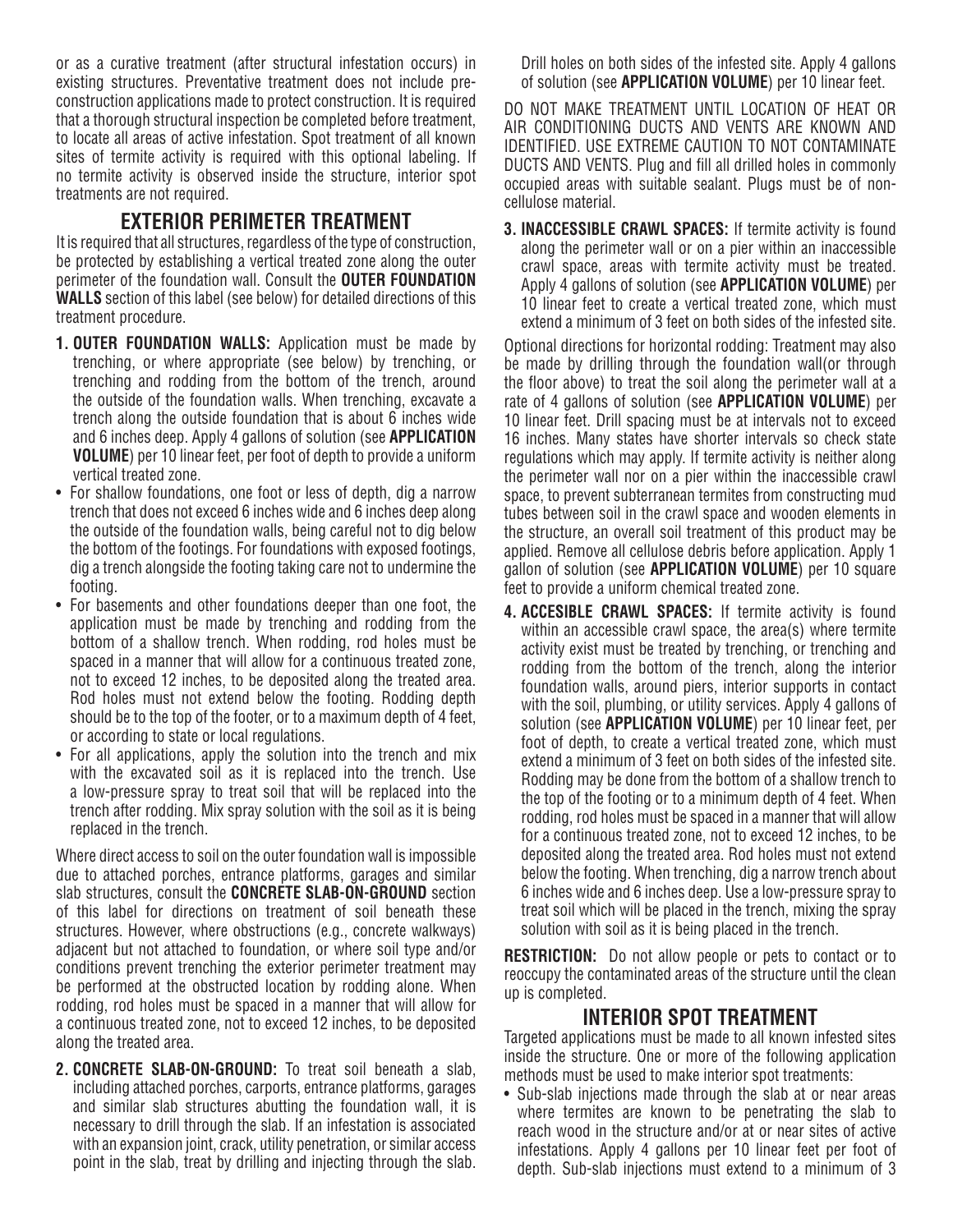feet on either side of every known infested site at expansion joints or cracks in slabs.

- Void treatments using injection of sprays, mists or foams into above ground structural voids, termite carton nests, and other infested locations.
- Wood treatments using injection techniques and/or surface applications, to treat active infestations in structural timbers.

To maximize dispersion of treatment solution in soil and in above ground locations, the use of foam and directional dispersion tips is encouraged for all interior spot treatments. Consult section(s) of this label appropriate to the element of construction, **FOAM APPLICATIONS** or **CONTROL OF WOOD INFESTING PESTS** for detailed directions on any of these treatment procedures.

**1. INTERIOR SLABS:** When termite activity is located within an interior wall or structural member, the soil beneath the slab and the wall void at this site of activity must be treated. The source of infestation at an expansion joint, crack, through a utility penetration, or similar access point in the slab, must be treated by drilling and injecting through the slab. Drill holes in the slab must be spaced in a manner that will allow for application of a continuous chemical treated zone, which must extend a minimum of 3 feet on either side of the infested site. Apply 4 gallons of solution (see **APPLICATION VOLUME**) per 10 linear feet. To maximize dispersion of treatment solution in soil, the use of foam and directional dispersion tips is encouraged. To treat the wall void, consult section(s) of this label appropriate to the element of construction, **FOAM APPLICATIONS** or **CONTROL OF WOOD INFESTING PESTS** for detailed directions on any of these treatment procedures.

DO NOT MAKE TREATMENT UNTIL LOCATION OF HEAT OR AIR CONDITIONING DUCTS AND VENTS ARE KNOWN AND IDENTIFIED. USE EXTREME CAUTION TO NOT CONTAMINATE DUCTS AND VENTS. Plug and fill all drilled holes in commonly occupied areas with suitable sealant. Plugs must be of non-cellulose material or covered by an impervious, non-cellulose material.

**2. HOLLOW BLOCK FOUNDATION OR MASONRY VOIDS:** Termite activity located within hollow-block foundations or masonry voids must be treated. Spot treatment at the site(s) of termite activity must extend a minimum of 3 feet on both sides. Treat masonry voids by applying 2 gallons of solution per 10 linear feet to the lower part of the void so that it reaches the top of the footing or soil. Drill spacing in masonry voids must be at intervals not to exceed 16 inches; states may have shorter intervals so check state regulations which may apply. To maximize dispersion of treatment solution in voids, the use of foam and directional dispersion tips is encouraged. To treat structural voids above sites of termite activity in masonry, consult section(s) of this label appropriate to the element of construction, **FOAM APPLICATIONS** or **CONTROL OF WOOD INFESTING PESTS** for detailed directions on any of these treatment procedures. Treatment of voids in block or rubble foundation walls must be closely examined. Applicators must inspect areas of possible runoff as a precaution against application leakage in the treated areas. Some areas may not be treatable or may require mechanical alteration prior to treatment. All leaks resulting in the deposition of termiticide in locations other than those prescribed on this label must be cleaned up prior to leaving the application site (refer to **Precautionary Statements**).

**RESTRICTION:** Do not allow people or pets to contact or to reoccupy

the contaminated areas of the structure until the clean up is completed.

- **3. BATH TRAPS:** If termite activity is observed within 2 feet of the bath trap, then exposed soil or soil covered with tar or a similar type of sealant around plumbing and/or drain pipe entry areas must be treated. Tar or sealant may have to be removed to allow for adequate soil treatment. An access door or inspection portal should be installed if one is not present. After inspection and removal of any wood or cellulose debris, the soil can be treated by rodding or drenching the soil at a volume of no less than 3 gallons of solution per square foot.
- **4. SHOWER OR FLOOR DRAINS:** If termite activity is observed within 2 feet of a shower or floor drain in the slab, then soil beneath the drain must be treated. Drill through the slab adjacent to the drain and use sub-slab injection to apply solution to the soil. Multiple access points may be drilled adjacent to the drain. Treat soil at a volume of 1 gallon of solution per square foot.

### **FOAM APPLICATIONS**

Construction practices, soil subsidence and other factors may create situations in which a continuous chemical treated zone cannot be achieved using conventional treatment alone. In situations where necessary, conventional application methods can be supplemented through use of foam generating equipment, or similar devices, to provide a continuous treated zone.

Make foam application alone or in combination with conventional application methods, provided that the labeled amount of active ingredient per unit area is used.

**Foam Application Use Directions:** Mix appropriate concentration of this product in water and add the manufacturer's specified quantity of foam agent to the product solution (see table for foaming recommendations). Apply a sufficient volume of this product foam alone or in combination with liquid solution to provide a continuous treated zone at the labeled rate for specific application sites.

| <b>MIXING TABLE - FOAM</b> |                                   |                                                 |                                                |  |
|----------------------------|-----------------------------------|-------------------------------------------------|------------------------------------------------|--|
| <b>PRODUCT</b><br>(fl oz)  | <b>GALLONS OF</b><br><b>WATER</b> | <b>FOAM</b><br><b>EXPANSION</b><br><b>RATIO</b> | <b>FINISHED</b><br><b>FOAM</b><br>$(0.05%$ ai) |  |
|                            |                                   | 25:1                                            |                                                |  |
| 6.9                        | 2.5                               | 10:1                                            | 25 gal                                         |  |
|                            | 5                                 | 5:1                                             |                                                |  |
|                            |                                   | 50:1                                            |                                                |  |
| 13.8                       | 2.5                               | 20:1                                            | 50 gal                                         |  |
|                            |                                   | 10:1                                            |                                                |  |

**NOTE:** Add the manufacturer's specified quantity of foam agent to the product solution.

Depending on the circumstances, use foam applications alone or in combination with liquid solution applications. Make applications behind veneers, piers, chimney bases, into rubble foundations, into block voids or structural voids, wall voids, under slabs, stoops, porches, or to the soil in crawl spaces, and other similar voids.

**Foam and liquid applications must be consistent with volume and active ingredient instructions in order to ensure proper**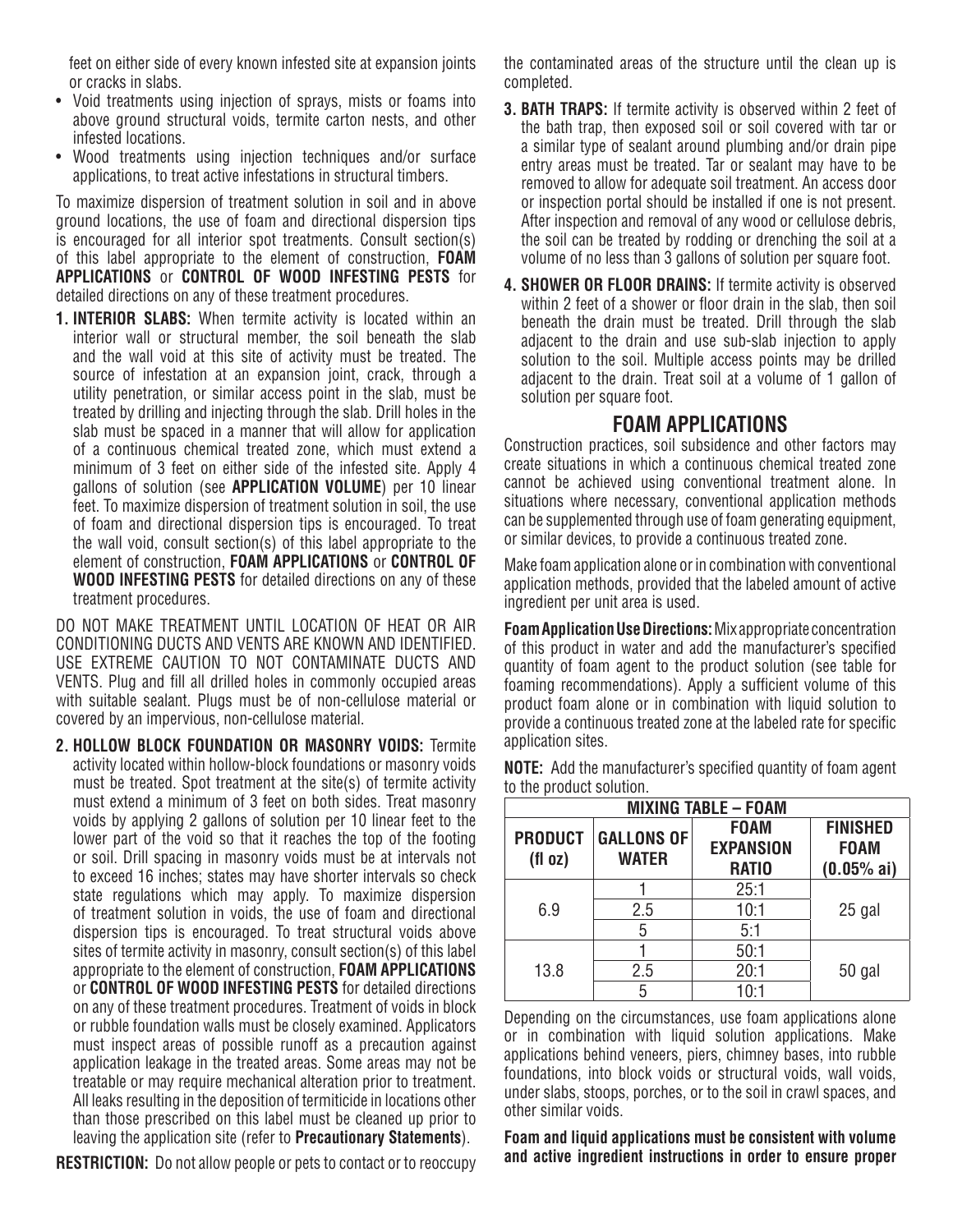**application has been made. The volume and amount of active ingredient are essential to an effective treatment. At least 75% of the gallons of this product must be applied as a typical liquid treatment. The remaining 25% or fewer gallons are delivered to appropriate locations using a foam application.**

When foam is used solely to kill subterranean termites in above ground locations (including feeding galleries in wooden framing, or in voids with framed walls), and whenever the target pest is other than subterranean termites (drywood termites, beetles, ants), expand dilute solutions of this product by foaming without concentrating the product solution as previously described for soil applications. Add the manufacturer's specified volume of foaming agent to produce foam of the desired expansion ratio. Use application tips and methods suitable to the site and pest.

## **CONTROL OF WOOD INFESTING PESTS**

For control of above ground termites and carpenter ants in localized areas, apply a 0.05% to 0.10% solution of sufficient volume of this product foam to voids and galleries in damaged wood, and in spaces between wooden structural members and between the sill plate and foundation where wood is vulnerable. Make applications to inaccessible areas by drilling, and then injecting the suspension or foam with a suitable directional injector into the damaged wood or wall voids. Inject termite carton nests in building voids with a 0.05% to 0.10% suspension or foam. Multiple injection points to varying depths may be necessary. It is desirable to physically remove carton nest material from building voids when such nests are found. Make application, to attics, crawl spaces, unfinished basements, or manmade voids with a coarse fan spray of 0.05% to 0.10% solution or foam to control exposed worker and winged reproductive forms of termites or carpenter ants. This type of application is intended to be a supplemental treatment for control of above ground subterranean termites and carpenter ants.

Remove or prune away any shrubbery, bushes, and tree branches touching the structure. Vegetation touching the structure may offer a route of entry for ants into the structure. This may allow ants to inhabit the structure without coming in contact with the treatment. If nests are found, direct treatment of this product can be made to these nests.

Use a 0.05% to 0.10% solution to control existing infestations of, or to prevent infestation by termites or carpenter ants in trees, utility poles, fencing and decking materials, landscape timbers and similar non-structural wood-to-soil contacts. If possible, locate the interior infested cavity and inject a 0.05% to 0.10% solution or sufficient volume of the foam of this product using an appropriate treatment tool with a splashback guard. Also treat these non-structural wood-to-soil contacts by applying a solution to the soil as a spot application or continuous treated zone applied as a drench or by rodding around the base of the point(s) of soil contact(s). Place rod holes approximately 3 inches away from the soil contact point(s) and spaced no more than 12 inches along the perimeter of the soil contact(s). For small poles or posts (< 6 inches in diameter), apply 1 gallon per foot of depth. For larger constructions, apply 4 gallons per 10 linear feet per foot of depth. Retreat as needed to maintain protection.

Inject termite carton nests in trees with a 0.05% to 0.10% solution or sufficient volume of foam using a pointed injection tool. Multiple injection points to varying depths may be necessary. Removal of carton material from trees is desirable but may not be necessary

when foam application is used. In some instances, a perimeter application of a 0.05% to 0.10% solution applied to soil around the root flare of the tree may be necessary to prevent reinfestation by termites in the soil. For small trees (< 6 inches in diameter), apply 1 gallon of solution. For larger trees, apply 4 gallons per 10 linear feet (measured as the circumference at the root flare).

For protection of firewood or other wood products stored in contact with soil from carpenter ants and termites, treat soil prior to stacking with a 0.05% to 0.10% solution at 1 gallon per 10 square feet to prevent infestation. Make curative application to the soil around firewood or other wood products stored in contact with soil as described for non-structural wood-to-soil contacts (above).

**Restriction:** Do not apply this product, by any application method, to linden, basswood or other *Tilia* species in the State of Oregon.

**Drywood termites and wood-infesting beetles or borers** (including, powder post beetles, anobiid or deathwatch beetles, false powder post beetles, old house borers, wharf borers, or ambrosia or bark beetles). **Galleries and structure voids** can be treated with sprays, mists, or foams of a 0.05% to 0.10% solution of this product. Locate galleries by using visual signs (frass or pellets, blistered wood, emergence or clean out holes), the presence of live insects, mechanical sounding techniques, or listening devices (e.g., stethoscopes, acoustic emission detectors). Penetrate the gallery system by drilling holes to receive the injector tip or treatment tool. Distribute drill holes to adequately cover the gallery system. Do not drill where electrical wiring, plumbing lines, etc. are located. Apply solutions of this product as a low pressure (about 20 psi) spray or by misting or, where appropriate, by foaming. It is not necessary to treat to the point where runoff is detected from adjacent holes. Do not apply where electrical shock hazards exist. Seal drill holes after treatment. Also, **wood surfaces** can be sprayed or misted with a 0.05% to 0.10% solution or, where appropriate, use a sufficient volume of foam. For inaccessible surfaces, drill and treat the interior of structural voids. Surfaces treated may include exposed wooden surfaces in crawl spaces, basements, or attics, wooden exterior surfaces including decks, fencing, or siding, structural voids, channels in damaged wood, in spaces between wooden members of a structure, and junctions between wood and foundations. Apply by brushing or as a coarse, low pressure (about 20 psi) spray to the wood surface; apply sufficient volume to cover the surface to the point of wetness, but avoid applying to the point of runoff. When spraying overhead in living areas, cover surfaces below the treated area with plastic sheeting or similar material, do not allow contact with treated surfaces until spray deposits have dried. Retreat as needed to maintain protection.

**Localized treatment for carpenter bees:** Apply a 0.05% to 0.10% solution as a spray or mist, or sufficient volume of foam, directly into gallery entrance holes. Following treatment, plug entrance holes with small pieces of steel wool or similar material.

#### **RETREATMENT**

Retreatment for subterranean termites can only be performed if there is clear evidence of reinfestation or disruption of the treated zone due to construction, excavation, or landscaping and/ or evidence of the breakdown of the termiticide treated zone in the soil. Retreat the vulnerable or reinfested areas in accordance with application techniques described in this product's labeling.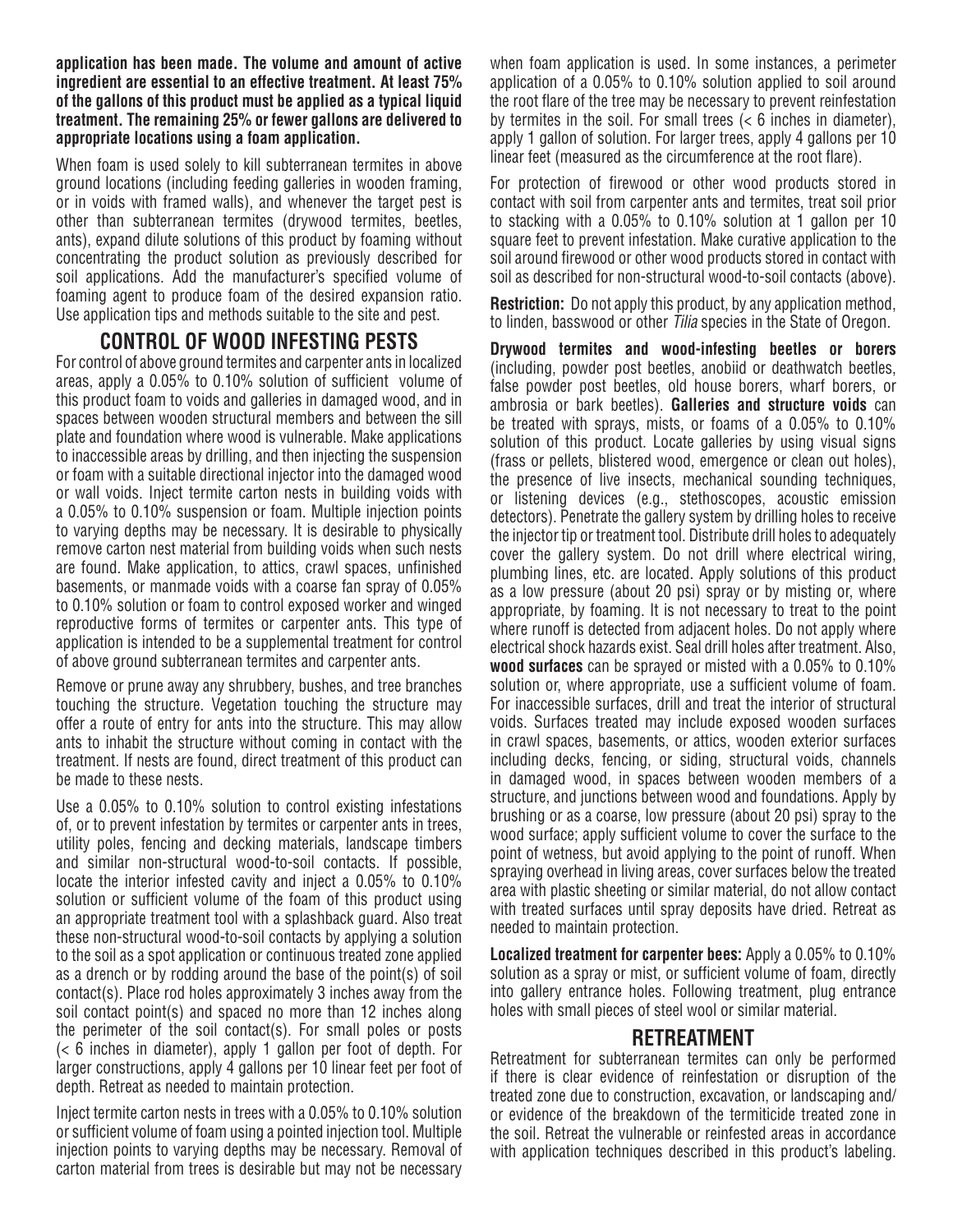The timing and type of these retreatments will vary, depending on factors including termite pressure, soil types, soil conditions and other factors which may reduce the effectiveness of the treated zone. Make retreatment as either a spot or residual treatment.

When a structure is not known to be reinfested and the treated zone is not disturbed, but where the structure was last treated five or more years ago, perform retreatment if, in the judgment of the applicator, it is necessary to ensure adequate protection of the structure. In determining the timing of any retreatment, the applicator must consider efficacy and/or degradation data and/ or site-specific conditions and previous experience that indicate a vulnerability of the structure to termite attack.

#### **Annual retreatment of the structure is prohibited unless there is clear evidence that reinfestation or treated zone disruption has occurred.**

When another registered termite control product/system is used as the primary treatment for prevention or control of subterranean termites and is applied to all label-specified areas, apply this product as a spot application in a secondary treatment to critical areas of the structure including plumbing and utility entry sites, bath traps, expansion joints, foundation cracks, the outside foundation wall, and areas of known or suspected activity at either a pre-construction or post-construction timing. These secondary treatments must be made applied in amounts and concentration in accordance with label directions relevant to the treatment area(s) to receive the secondary treatment.

**For control of ants in houses and other structures,** apply a 0.05% to 0.10% solution as a general surface, spot, crack and crevice or wall void application. Apply to surfaces on buildings, porches, patios and other structures, around doors and windows, eaves and attic vents, utility entry points, soffit areas and other exterior openings (including foundation cracks or drilled holes) where the pests enter the structure or where they crawl or hide. Spray into cracks and crevices. Spray, mist or foam into voids where these ants or their nests are present. Apply the volume of spray mist or foam sufficient to cover the area, but do not allow excessive dripping or runoff to occur from vertical or overhead surfaces.

Treat soil, turf or ground cover adjacent to the structure where ants are trailing or may find food or harborage. Apply to flower, shrub or ornamental plant beds adjacent to the structure where ants may find food or forage. To control ants tunneling in soil, apply a 0.05% to 0.10% solution as a drench or soil injection at intervals to establish a continuous treated zone. Treat along the edge of walls, driveways or other hard surfaces where ants are tunneling beneath the surface.

**Aerial Nests:** If ant nests are located in tree hollows or nonstructural wooden construction (e.g., posts, fences, decks), treat the interior cavity and/or the nest site by injecting a 0.05%-0.10% solution as a spray mist, or sufficient volume of foam.

Apply in sufficient water to cover the foliage and soil area being treated. Maximum application is once per month to maintain control.

In instances of high pest pressures and quick knockdown or elimination at pest entry points is needed, make additional treatments using this product with targeted applications of a pyrethroid to doors and windows, utility entry points, and other places where these pests enter the structure. Read and follow all label directions for use of this companion product.

#### **RESTRICTIONS**

- Do not use this product against native or imported fire ants, pharaoh or harvester ants.
- Do not apply solution until location of heat pipes, ducts, water and sewer lines and electrical conduits are known and identified. Caution must be taken to not puncture or inject into these structural elements. Do not plant for the purpose of consumption, edible plants into the treated areas of soil.
- Do not contaminate public and private water supplies.
- Do not apply at a lower dosage and/or concentration than specified on this label.
- Do not apply this product, by any application method, to linden, basswood or other *Tilia* species in the State of Oregon.
- Do not allow residents or pets into the immediate area during the application or contact with treated areas until spray has dried.
- Interior applications for ant control are limited to spot, crack and crevice, or wall void applications only.

#### **PRECAUTIONS FOR APPLICATIONS**

- After treatment, plug and fill all holes drilled in concrete slab areas of the building with a suitable sealant.
- Use anti-backflow equipment or an air gap on filling hoses.
- Consult state, federal, or local authorities for information regarding the approved treatment practices for areas in close proximity to potable water supplies.

## **APPLICATION ON TURFGRASS**

Use this product to control insect pests on turfgrass in residential lawns, business and office complexes, shopping complexes, multifamily residential complexes, golf courses, airports, cemeteries, parks, playgrounds, and athletic fields.

This product controls soil inhabiting pests including Northern & Southern masked chafers, *Cyclocephala borealis*, *C. immaculata*, and/or *C. lurida*; Asiatic garden beetle, *Maladera castanea*; European chafer, *Rhizotroqus majalis*; Green June beetle, *Cotinis nitida*; May or June beetle, *Phyllophaga* spp.; Japanese beetle, *Popillia japonica*; Oriental beetle, *Anomala orientalis*; Billbugs, *Spherophorus* spp.; Annual bluegrass weevil, *Hyperodes* spp.; Black turfgrass ataenius, *Ataenius spretulus* and *Aphodius* spp., European Crane Fly, *Tipula paludosa*, and Mole crickets, *Scapteriscus* spp. This product can also be used for suppression of cutworms and chinch bugs.

For optimum control, make applications preceding or during the egg laying period of the target pest. The active ingredient in this product has enough residual activity so that applications can be made preceding the egg laying activity. Application timing can be based on historical monitoring of the site, previous records or experiences, current season adult trapping or other methods. Most favorable control will be achieved when applications are made prior to egg hatch of the target pests, followed by sufficient irrigation or rainfall to move the active ingredient through the thatch.

#### **RESTRICTIONS**

• Do not make applications when turfgrass areas are waterlogged or the soil is saturated with water. Sufficient distribution of the active ingredient cannot be achieved under these conditions.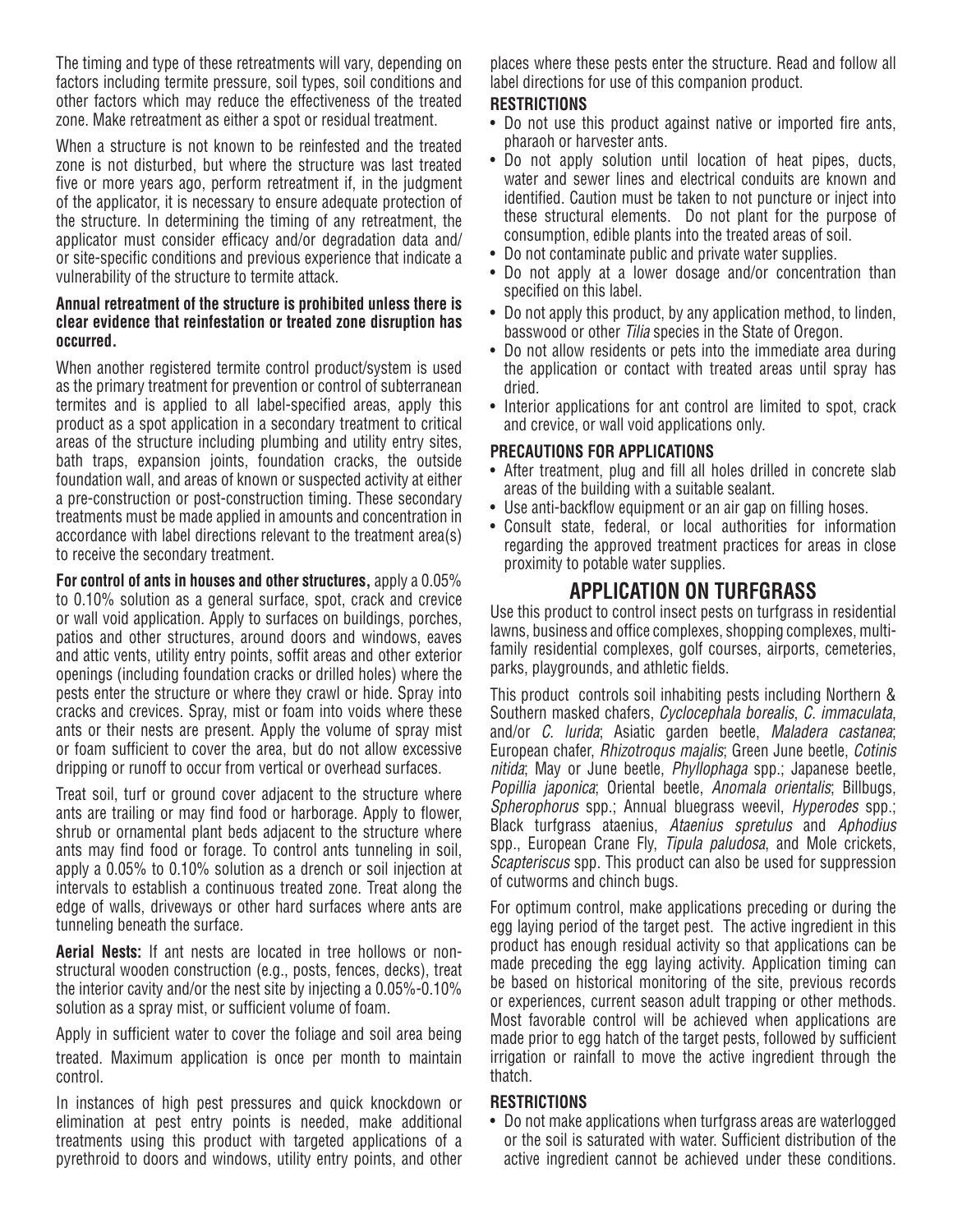The treated turf area must be in such a condition that the rainfall or irrigation will penetrate vertically in the soil profile.

- Do not exceed a total of 25.6 fl. oz. (0.4 lb of active ingredient) per acre per year.
- Keep people and pets off treated areas until dry.
- Do not allow runoff or puddling of irrigation water following application.
- Do not use on sod farms.
- Do not allow this product to contact plants in bloom if bees are foraging in the treatment area.
- Do not graze treated areas or use clippings from treated areas for feed or forage.

#### **APPLICATION EQUIPMENT FOR USE ON TURFGRASS**

Apply this product in sufficient water to provide adequate distribution in the treated area. The use of accurately calibrated equipment normally used for the application of turfgrass insecticides is required. Use equipment which will produce a uniform, coarse droplet spray, using a low pressure setting to eliminate off target drift. Check calibration periodically to ensure that equipment is working properly.

**RESTRICTION** - Do not apply through any irrigation system.

#### **APPLICATIONS-TURF GRASSES**

| <b>PEST</b>                                                                                                                                                                                                                                                                               | <b>RATE</b>                                                                                                        | APPLICATION INSTRUCTIONS                                                                                                                                                                                                                                                             |
|-------------------------------------------------------------------------------------------------------------------------------------------------------------------------------------------------------------------------------------------------------------------------------------------|--------------------------------------------------------------------------------------------------------------------|--------------------------------------------------------------------------------------------------------------------------------------------------------------------------------------------------------------------------------------------------------------------------------------|
| Larvae of:<br>Annual bluegrass weevil<br>Asiatic garden beetle<br>Billbug<br>Black turfgrass ataenius<br>Cutworm (suppression)<br>European chafer<br>European crane flies<br>Green June beetle<br>Japanese beetle<br>Oriental beetle<br><i>Phyllophaga</i> spp.<br>Southern masked chafer | $20 - 25.6$<br>fl. oz. /A<br><sub>0r</sub><br>0.46 to 0.60<br>fl. oz.<br>(14 to 17)<br>mL)<br>per 1,000<br>sg. ft. | For best control of grubs, billbugs,<br>bluegrass weevil,<br>and<br>annual<br>European crane fly, apply prior to<br>egg hatch of the target pest. Read<br><b>APPLICATION EQUIPMENT</b> section<br>of this label.                                                                     |
| Chinch bug (suppression)<br>Mole cricket                                                                                                                                                                                                                                                  | 25.6 fl. oz.<br>/A<br>$(17 \text{ mL})$ per $\vert$                                                                | For suppression of chinch<br>bugs.<br>apply before hatching of the first<br>instar nymphs.<br>or 0.6 fl. oz.   To control mole crickets, apply before<br>or during the peak egg hatch period.<br>1,000 sq. ft.   Follow label instructions for other<br>insecticides if tank-mixing. |

Consult your local turf, state Agricultural Experiment Station, or State Extension Service Specialists for more specific information regarding timing of application.

Irrigation or rainfall must occur within 24 hours after application to move the active ingredient through the thatch.

#### **RESTRICTIONS**

- Do not apply more than 25.6 fl. oz. (0.4 lb of active ingredient) per acre per year.
- Do not mow turf or lawn area until after sufficient irrigation or rainfall has occurred so that uniformity of application will not be affected.

## **APPLICATION TO ORNAMENTALS**

Use this product on ornamentals in commercial and residential landscapes and interior plantscapes. This product is a systemic product and will be taken up into the plant system from root uptake. To assure optimum effectiveness, the product must be placed where the growing portion of the target plant can absorb the active ingredient. The addition of a nitrogen containing fertilizer,

where applicable, into the solution may enhance the uptake of the active ingredient. Application can be made by foliar application or soil applications; including soil injection, drenches, and broadcast sprays. Foliar applications offer locally systemic activity against insect pests.

When making soil applications to plants with woody stems, systemic activity will be delayed until the active ingredient is taken up throughout the plant. In some cases, this translocation delay could take 60 days or longer. For this reason, treat prior to anticipated pest infestation to achieve optimum levels of control.

#### **RESTRICTIONS**

- Do not exceed a total of 25.6 fl. oz. (0.4 lb of active ingredient) per acre per year.
- Not for use in commercial greenhouses, nurseries, sod farms, or on grass grown for seed, or on commercial fruit and nut trees.
- Do not apply this product, by any application method, to linden, basswood or other *Tilia* species in the State of Oregon.
- Do not graze treated areas or use clippings from treated areas for feed or forage.

#### **Ant Management Programs**

Use this product to control aphids, scale insects, mealybugs and other listed sucking pests on ornamentals to limit the honeydew available as a food source for ant populations. Applications of this product can then be supplemented with residual sprays, bait placements or other ant control tactics to further reduce the pest population.

#### **APPLICATION EQUIPMENT FOR FOLIAR APPLICATIONS**

This product mixes readily with water and may be used in many types of application equipment. Mix product with the required amount of water and apply as desired dependent upon the selected use pattern.

When making foliar applications on hard-to-wet foliage including holly, pine, or ivy, add a spreader/sticker, if needed. If concentrate or mist type spray equipment is used, an equivalent amount of product must be used on the area sprayed, as would be used in a dilute application.

This product has been found to be compatible with commonly used fungicides, miticides, liquid fertilizers, and other commonly used insecticides. Check physical compatibility using the correct proportion of products in a small jar test if local experience is unavailable.

**RESTRICTION** - Do not apply through any irrigation system.

## **APPLICATIONS FOR USE ONLY IN AND ON INDUSTRIAL AND COMMERCIAL BUILDING SITES AND RESIDENTIAL AREAS**

|  | <b>RATF</b> | <b>APPLICATION</b><br><b>INSTRUCTIONS</b> |
|--|-------------|-------------------------------------------|
|--|-------------|-------------------------------------------|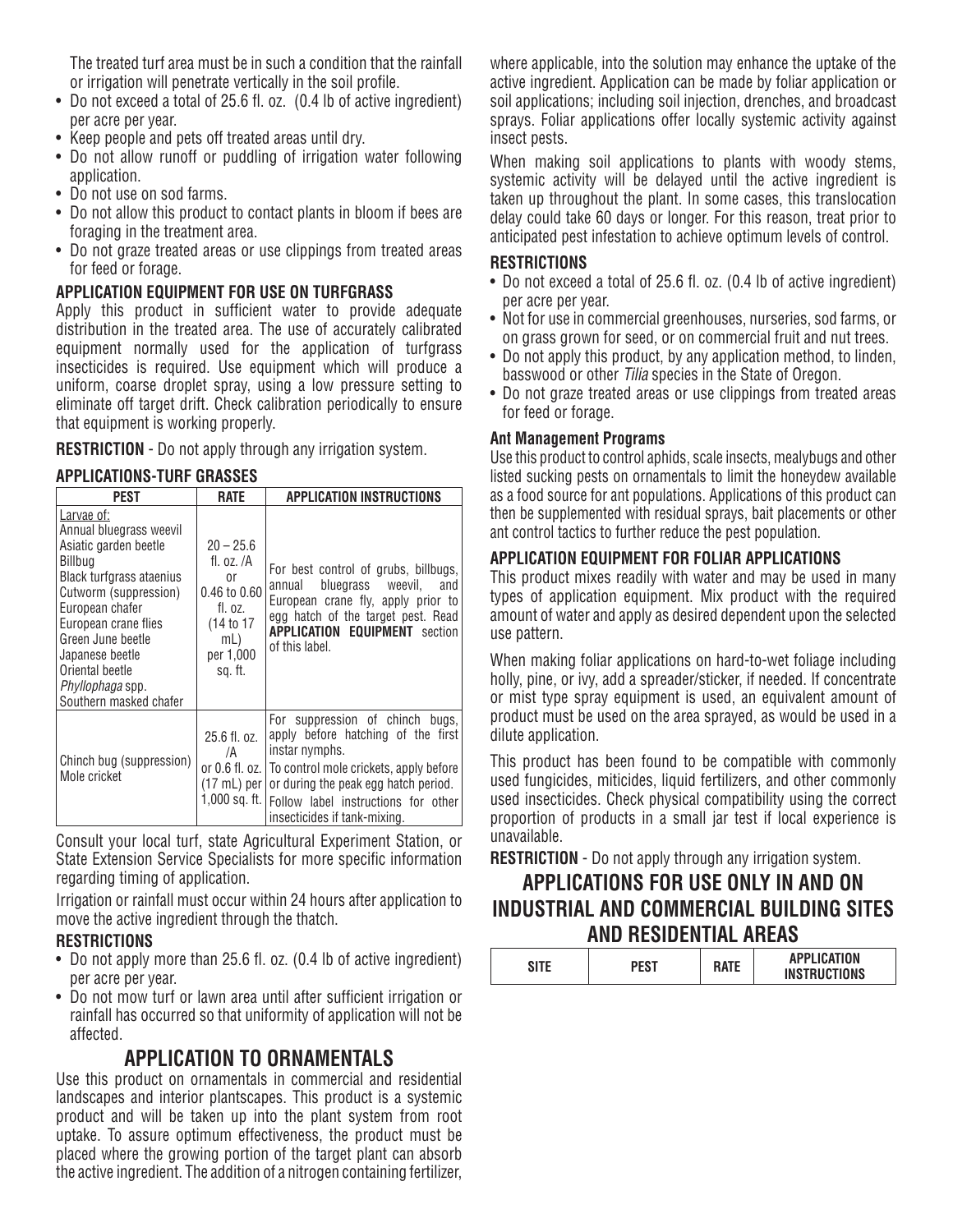| <b>Trees</b><br>Shrubs<br>Evergreens<br><b>Flowers</b>    | Adelgids, Aphids,<br>Japanese beetles,<br>Lace bugs, Leaf<br>beetles (including<br>Elm and Viburnum<br>leaf beetles).<br>Leafhoppers<br>(including glassy-<br>winged<br>sharpshooters),<br>Mealybugs,<br>Psyllids, Sawfly<br>Larvae, Thrips<br>(suppression),<br>Whiteflies | $1.5$ fl.<br>oz. (45<br>mL)<br>per 100<br>gal of<br>water                     | <b>Foliar Applications:</b><br>Begin applications before<br>the onset of high pest<br>populations and reapply<br>as needed. Follow<br>application restrictions<br>indicated by bee<br>protection icon on pages<br>3 & 4 in Directions for<br>Use to protect bees and<br>other insect pollinators.                                                                                                                 |
|-----------------------------------------------------------|-----------------------------------------------------------------------------------------------------------------------------------------------------------------------------------------------------------------------------------------------------------------------------|-------------------------------------------------------------------------------|-------------------------------------------------------------------------------------------------------------------------------------------------------------------------------------------------------------------------------------------------------------------------------------------------------------------------------------------------------------------------------------------------------------------|
| Foliage plants<br>Groundcovers<br>Interior<br>plantscapes | White grub larvae<br>(including<br>Japanese beetle<br>larvae, Chafers,<br>Phyllophaga spp.,<br>Asiatic garden<br>beetles, Oriental<br>beetles)                                                                                                                              | $0.46$ to<br>$0.60$ fl.<br>0Z.<br>(14 to<br>17 mL)<br>per<br>1,000<br>sq. ft. | <b>Broadcast Applications:</b><br>Use enough water to<br>mix the product and<br>thoroughly apply to the<br>treatment area. Do not<br>use less than 2 gallons<br>of water per 1,000 sq ft.<br>Irrigate after application<br>to incorporate this<br>product into the upper<br>soil layer.<br>For additional use<br>directions, refer to the<br><b>FLOWERS and GROUND</b><br><b>COVERS</b> section of this<br>label. |

#### **RESTRICTIONS:**

- Do not apply more than 25.6 fl. oz. (0.4 lb of active ingredient) per acre per year.
- Do not apply this product, by any application method, to linden, basswood or other *Tilia* species in the State of Oregon.

#### **SOIL INJECTION\* AND SOIL DRENCH APPLICATIONS IN AND ON INDUSTRIAL AND COMMERCIAL BUILDING SITES, RESIDENTIAL AREAS, AND STATE, NATIONAL AND PRIVATE WOODED AND FORESTED AREAS**

**\*No Soil injection Applications Allowed in Nassau or Suffolk Counties of New York.**

| PEST                                                                                                                                                                                                                                                                                                                        | <b>SITE/RATE</b>                                                                                                               | <b>APPLICATION</b><br><b>INSTRUCTIONS</b>                                                                                                                                                                                                                                                                                                                                                                                                                                                                                                                                                                                                                                                                                                                                                                                     | <b>REMARKS</b>                                                                                                                                                                                                                                                                                                                                                                                                                                                                                                                                                                                                                                                                                                                                             |
|-----------------------------------------------------------------------------------------------------------------------------------------------------------------------------------------------------------------------------------------------------------------------------------------------------------------------------|--------------------------------------------------------------------------------------------------------------------------------|-------------------------------------------------------------------------------------------------------------------------------------------------------------------------------------------------------------------------------------------------------------------------------------------------------------------------------------------------------------------------------------------------------------------------------------------------------------------------------------------------------------------------------------------------------------------------------------------------------------------------------------------------------------------------------------------------------------------------------------------------------------------------------------------------------------------------------|------------------------------------------------------------------------------------------------------------------------------------------------------------------------------------------------------------------------------------------------------------------------------------------------------------------------------------------------------------------------------------------------------------------------------------------------------------------------------------------------------------------------------------------------------------------------------------------------------------------------------------------------------------------------------------------------------------------------------------------------------------|
| Adelgids, Aphids,<br>Armored scales<br>(suppression),<br><b>Black vine</b><br>weevil larvae,<br>Eucalyptus<br>longhorned<br>borers,<br>Flatheaded<br>borers<br>(including<br>bronze birch<br>and alder<br>borers),<br>Japanese<br>beetles,<br>Lace bugs,<br>Leaf beetles<br>(including Elm<br>and Viburnum<br>leaf beetles) | TREES<br>0.1 to 0.2<br>fl. oz.<br>(3 to 6 mL)<br>per inch<br>of trunk<br>diameter<br>(D.B.H.)                                  | <b>SOIL INJECTION:</b><br><b>Grid System: Space</b><br>holes in a grid pattern<br>on 2.5 foot centers,<br>extending to the drip<br>line of the tree.<br>Circle System: Apply in<br>holes evenly spaced in<br>circles, (use more than<br>one circle dependent<br>upon the size of the<br>tree) beneath the<br>drip line of the tree<br>extending in from that<br>line.<br><b>Basal System: Space</b><br>injection holes evenly<br>around the base of the<br>tree trunk no more than<br>6 to 12 inches out from<br>the base.<br>Soil Drench: Apply<br>uniformly as a drench<br>around the base of the<br>tree in not less than<br>10 gallons of water<br>per 1,000 square feet.<br>Direct application to<br>the root area. Remove<br>plastic or any other<br>barrier that will stop<br>solution from reaching<br>the root zone. | Use enough water to<br>mix the product and<br>inject an equal amount<br>of solution in each<br>hole. Use low pressure<br>and sufficient solution<br>for distribution of<br>the liquid into the<br>treatment area. Keep<br>the treated area moist<br>for 7 to 10 days.<br><b>For Control of</b><br><b>Specified Borers:</b><br>Trees with existing<br>insect damage and<br>stress may not recover<br>after treatment with<br>this product.<br><b>RESTRICTIONS</b><br>Do not use less than<br>$\bullet$<br>4 holes per tree.<br>• Do not apply to<br>areas that are<br>waterlogged or<br>saturated.<br>$\bullet$<br>Do not apply this<br>product by any<br>application method,<br>to linden, basswood<br>or other Tilia<br>species in the State<br>of Oregon |
| Leafhoppers<br>(including<br>Glassy-<br>winged<br>sharpshooters),<br>Leafminers,<br>Mealybugs,<br>Pine tip moth<br>larvae,<br>Psyllids,<br>Royal palm<br>bugs,<br>Sawfly larvae,<br>Soft scales,<br><b>Thrips</b><br>(suppression),<br>White grub                                                                           | <b>SHRUBS</b><br>$0.1$ to $0.2$<br>fl. oz.<br>(3 to 6 mL)<br>per foot<br>of shrub<br>height                                    | Soil Injection:<br>Apply at the labeled<br>dosage to each plant.<br>Soil Drench: Apply<br>uniformly as a drench<br>around the base of the<br>tree in not less than<br>10 gallons of water<br>per 1,000 square feet.<br>Direct application to<br>the root area. Remove<br>plastic or any other<br>barrier that will stop<br>solution from reaching<br>the root zone.                                                                                                                                                                                                                                                                                                                                                                                                                                                           | Use enough water to<br>mix the product and<br>inject an equal amount<br>of solution in each<br>hole. Use low pressure<br>and sufficient solution<br>for distribution of<br>the liquid into the<br>treatment area. Keep<br>the treated area moist<br>for 7 to 10 days.<br><b>RESTRICTIONS</b><br>• Do not use less than<br>4 holes per shrub.<br>• Do not apply to areas<br>that are waterlogged<br>or saturated.                                                                                                                                                                                                                                                                                                                                           |
| larvae,<br>Whiteflies                                                                                                                                                                                                                                                                                                       | <b>FLOWERS</b><br>AND<br><b>GROUND-</b><br><b>COVERS</b><br>$0.46$ to<br>0.60 fl. oz.<br>(14 to 17<br>mL) per<br>$1,000$ sq ft | Apply as a broadcast treatment before or after<br>planting, or apply after plants are established.<br>Apply prior to bloom or after all the petals have<br>fallen off. Mix into soil. Irrigate thoroughly after<br>application.<br>Do not apply to areas that are waterlogged or<br>saturated.                                                                                                                                                                                                                                                                                                                                                                                                                                                                                                                                |                                                                                                                                                                                                                                                                                                                                                                                                                                                                                                                                                                                                                                                                                                                                                            |

**RESTRICTION:** Do not apply more than 25.6 fl. oz. (0.4 lb of active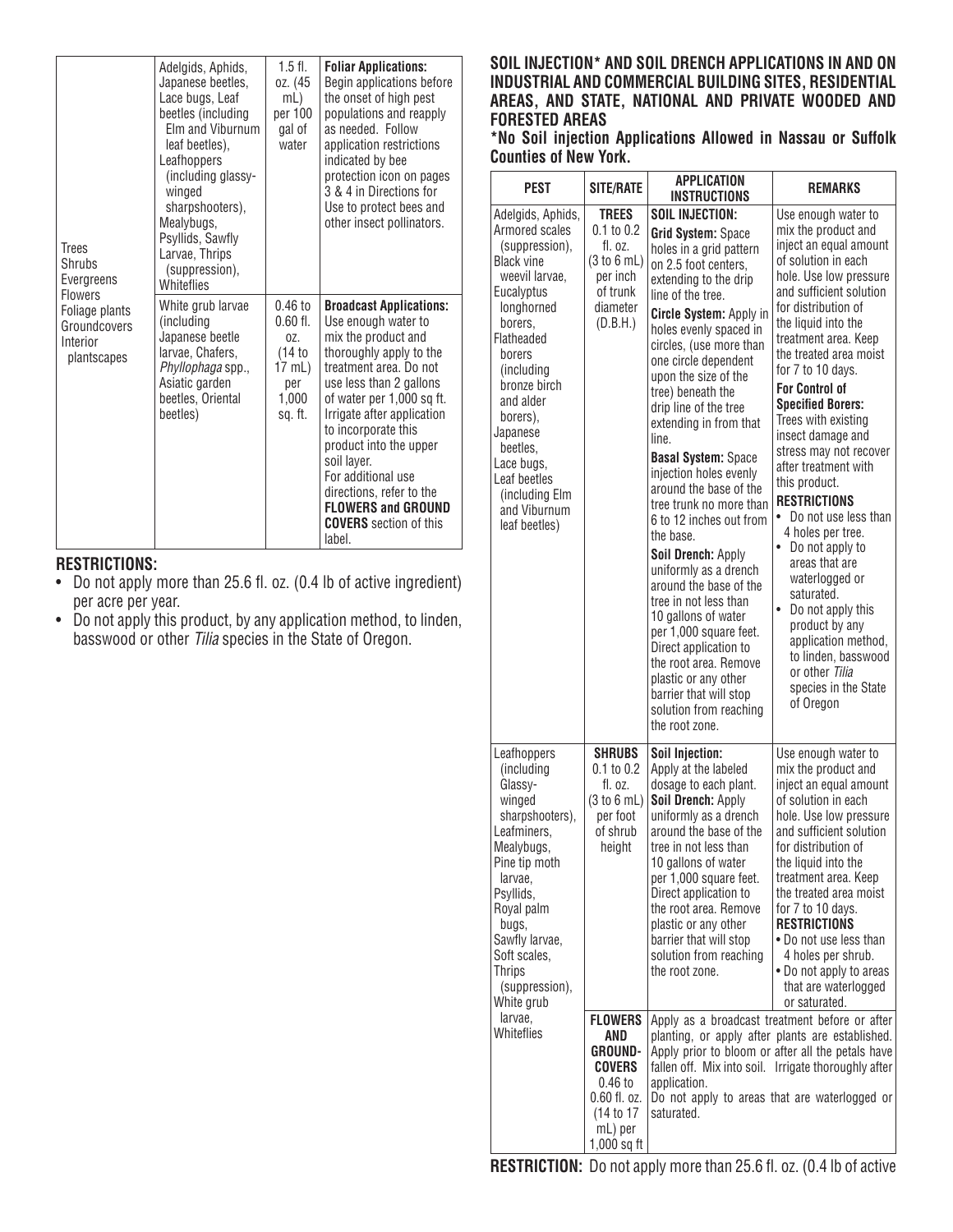## **FOLIAR APPLICATIONS FOR USE ONLY IN AND ON RESIDENTIAL AREAS AND INDUSTRIAL AND COMMERCIAL BUILDING SITES**

| <b>CROP</b>                                                                                                    | <b>PEST</b>                                                                                                                                                          | <b>RATE</b>                                                                    | <b>APPLICATION INSTRUCTIONS</b>                                                                                                                                                                                                                                                                                                                                                                                                                                                                                                                                                                                                                                                                                                                                                                                                                                                                                                                                                                                                                                                                                                                                                                                                                                                                                                                                                        |
|----------------------------------------------------------------------------------------------------------------|----------------------------------------------------------------------------------------------------------------------------------------------------------------------|--------------------------------------------------------------------------------|----------------------------------------------------------------------------------------------------------------------------------------------------------------------------------------------------------------------------------------------------------------------------------------------------------------------------------------------------------------------------------------------------------------------------------------------------------------------------------------------------------------------------------------------------------------------------------------------------------------------------------------------------------------------------------------------------------------------------------------------------------------------------------------------------------------------------------------------------------------------------------------------------------------------------------------------------------------------------------------------------------------------------------------------------------------------------------------------------------------------------------------------------------------------------------------------------------------------------------------------------------------------------------------------------------------------------------------------------------------------------------------|
| <b>POME</b><br><b>FRUITS</b><br>Apple<br>Crabapple<br>Loquat<br>Mayhaw<br>Pear<br>Pear<br>(Oriental)<br>Quince | Aphids (except<br>Woolly apple<br>aphids),<br>Leafhoppers<br>(including<br>Glassy-<br>winged<br>sharpshooters),<br>Leafminers,<br>Mealybugs*,<br>San Jose<br>scales* | 1.5f1oz<br>$(45$ mL)<br>per 100<br>gal<br>0r<br>$6$ fl $oz/$<br>$\mathsf{A}^1$ | Apply labeled dosage as foliar spray as<br>needed after petal-fall is complete.<br>For control of Rosy apple aphids, apply<br>prior to leafrolling caused by the pest.<br>For first generation Leafminer control,<br>make first application as soon as petal-<br>fall is complete. Greatest Leafminer<br>control will result from the earliest<br>possible application. For second and<br>succeeding generations of Leafminers,<br>optimal control is obtained from<br>applications made early in the adult flight<br>against egg and early instar larvae. A<br>second application may be required 10<br>days later, if severe pressure continues or<br>if generations are overlapping. A single<br>application may result in suppression<br>only. This product will not control late<br>stage larvae.<br>For San Jose scales, time applications to<br>the crawler stage. Treat each generation.<br>For late season (pre-harvest) control<br>of Leafhopper species, apply this<br>product while most Leafhoppers are in<br>the nymphal stage.<br>For control of Mealybugs, ensure<br>good spray coverage of the trunk and<br>scaffolding limbs or other resting sites<br>of the Mealybug.<br><b>RESTRICTIONS</b><br>Do not apply more than 6 fluid ounces<br>per acre in a single application.<br>Do not make more than 5 applications<br>per year.<br>• Allow 10 or more days between |
|                                                                                                                |                                                                                                                                                                      |                                                                                |                                                                                                                                                                                                                                                                                                                                                                                                                                                                                                                                                                                                                                                                                                                                                                                                                                                                                                                                                                                                                                                                                                                                                                                                                                                                                                                                                                                        |
|                                                                                                                |                                                                                                                                                                      |                                                                                | applications.<br>Allow at least 7 days between last<br>$\bullet$<br>application and harvest.<br>• Do not apply more than 25.6 fluid<br>ounces (0.4 lb of active ingredient)<br>per acre per year.                                                                                                                                                                                                                                                                                                                                                                                                                                                                                                                                                                                                                                                                                                                                                                                                                                                                                                                                                                                                                                                                                                                                                                                      |
|                                                                                                                |                                                                                                                                                                      |                                                                                | * Not for use in California for control on<br>pears.                                                                                                                                                                                                                                                                                                                                                                                                                                                                                                                                                                                                                                                                                                                                                                                                                                                                                                                                                                                                                                                                                                                                                                                                                                                                                                                                   |

| <b>CROP</b>   | <b>PEST</b>                                                                                                                                   | <b>RATE</b>                                                                                           | <b>APPLICATION INSTRUCTIONS</b>                                                                                                                                                                                                                                                                                                                                                                                                                                                                                                                                                                                                                                                                                                                 |
|---------------|-----------------------------------------------------------------------------------------------------------------------------------------------|-------------------------------------------------------------------------------------------------------|-------------------------------------------------------------------------------------------------------------------------------------------------------------------------------------------------------------------------------------------------------------------------------------------------------------------------------------------------------------------------------------------------------------------------------------------------------------------------------------------------------------------------------------------------------------------------------------------------------------------------------------------------------------------------------------------------------------------------------------------------|
| <b>PECAN</b>  | Yellow pecan<br>aphids,<br><b>Black margined</b><br>aphids,<br>Pecan leaf<br>phylloxera,<br>Pecan<br>spittlebugs,<br>Pecan stem<br>phylloxera | $1.5$ fl.<br>$0Z$ .<br>(45 mL)<br>per 100<br>gal<br>0r<br>6 fl. oz./<br>A <sup>1</sup>                | Make foliar applications as pests begin<br>to build before populations become<br>extreme. Two applications at a 10 to 14<br>day interval may be required to achieve<br>control. Scout and retreat if needed.<br>Thorough uniform coverage of foliage is<br>necessary for optimal control. Addition<br>of an organosilicone-based spray<br>adjuvant at a rate not to exceed the<br>adjuvant manufacturer's specified use<br>rate may improve coverage.<br><b>RESTRICTIONS</b><br>Do not apply more than a total of 18<br>fluid ounces of this product per acre<br>per year.<br>• Do not make more than 3 applications<br>per year.<br>• Allow 6 or more days between<br>applications.<br>• Allow 7 days between last application<br>and harvest. |
| <b>GRAPES</b> | Leafhoppers<br>(including<br>glassy-winged<br>sharpshooters),<br>Mealybugs                                                                    | $1.5$ fl.<br>$0Z$ .<br>$(45 \text{ mL})$<br>per 100<br>gal<br>0r<br>3 fl.<br>oz/A<br>(90)<br>$mL/A$ ) | Apply specified dosage as a foliar<br>spray using 200 gallons of water per<br>acre. Make applications up to and<br>including day of harvest.<br><b>RESTRICTIONS</b><br>Do not apply more than a total of 6<br>fluid ounces of this product per acre<br>per year.<br>• Allow at least 14 days between<br>applications.<br>Allow 0 days between last application<br>and harvest.                                                                                                                                                                                                                                                                                                                                                                  |

1 The amount of this product required per acre will depend on tree size and volume of foliage present. The rate per acre is based on a standard of 400 gallons of dilute spray solution per acre for large trees.